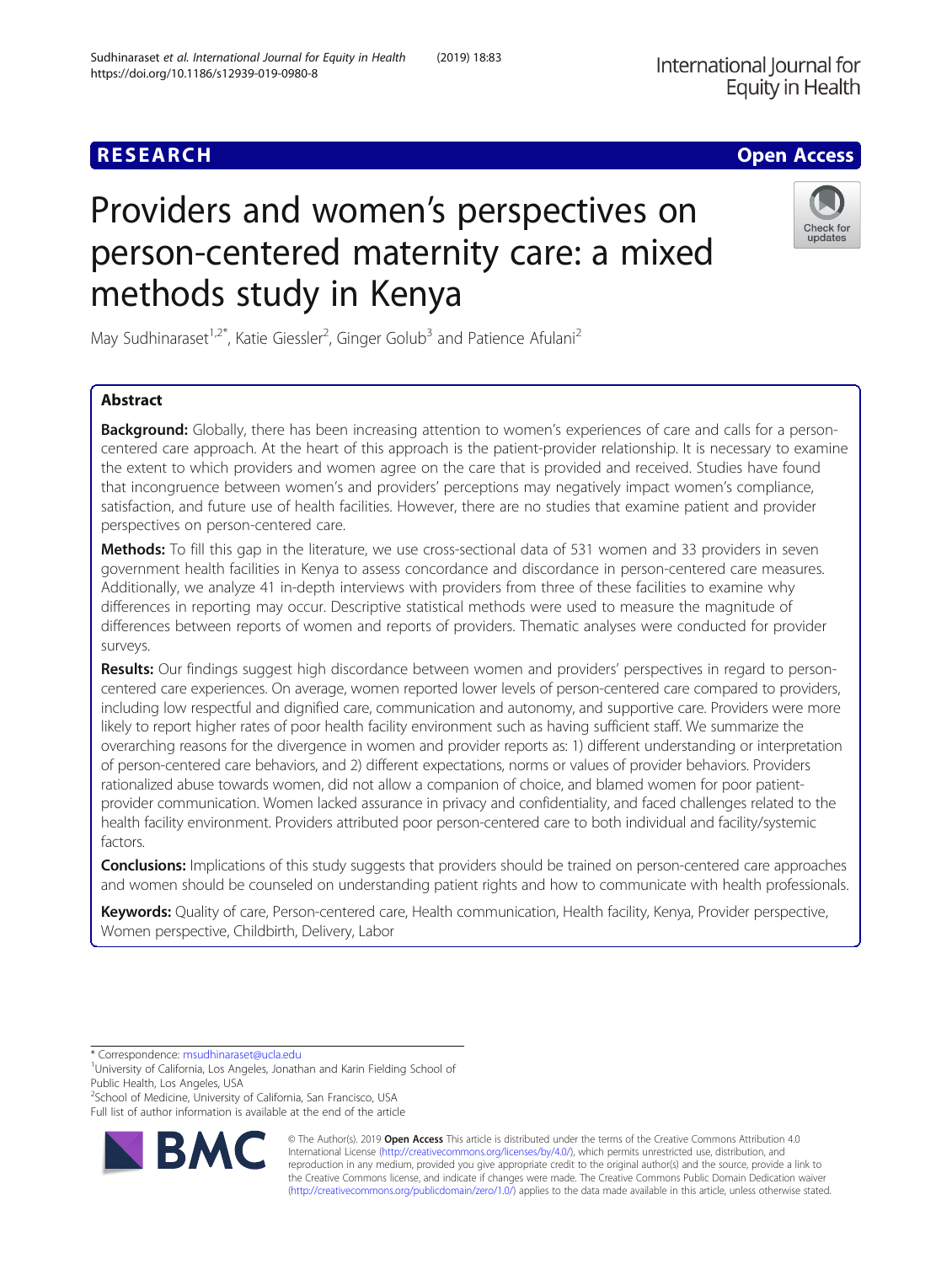## Background

Alarming rates of poor patient experiences, particularly in developing contexts, include high prevalence of mistreatment of women  $[1]$  $[1]$  and disrespect and abuse  $[2, 3]$  $[2, 3]$  $[2, 3]$  $[2, 3]$  $[2, 3]$ , such as being hit, slapped, verbally abused, not consenting to procedures, and abandonment during childbirth [[1\]](#page-14-0). Consequently, global movements have called for the need to focus on person-centered maternity care (PCMC) [[4](#page-14-0)]. PCMC is a key domain of quality of care that emphasize care that is respectful of and responsive to women's preferences and needs [[5,](#page-14-0) [6](#page-14-0)]. It captures the interpersonal dimensions of care and the need to involve women in their care to improve the quality of patient experiences. Domains of PCMC include dignity and respect, communication and autonomy, and supportive care. Importantly, patient-provider relationships are at the heart of person-centered care, with patient trust in providers leading to greater adherence to treatments, continuity of care, and increased patient satisfaction [\[7](#page-14-0)].

The issue of quality of care, including PCMC, is especially relevant and timely in Kenya given high levels of maternal deaths and low quality of care. The Kenyan Government recently released a report indicating that 90% of the 484 maternal deaths at major referral hospitals in 2017 resulted from poor quality of care [[8\]](#page-14-0). In addition, one out of five women report feeling humiliated during labor and delivery [[9\]](#page-14-0), 8.5% report non-confidential care, 18% report non-dignified care, 14.3% report neglect or abandonment, 4.3% report non-consensual care, 4.2% report physical abuse, and 8.1% report detainment for non-payment of fees. Consequently, there is a renewed commitment in the country to identify actionable strategies to improve the survival of mothers and newborns and address gaps in health systems. Despite this progress, concerted efforts are needed to improve women's negative experiences during childbirth. Providing person-centered care and meeting the cultural preferences, needs, and values of a diverse population is therefore critical in improving maternal and newborn health.

Literature from outside the maternal health field suggests that incongruence between women's and providers' perceptions and viewpoints may negatively impact women's compliance, satisfaction, and future use of health facilities [[10\]](#page-14-0). While providers may place an emphasis on clinical quality, past studies find that marginalized communities are more likely to judge their care based on non-discriminatory practices and non-medical expectations [\[11](#page-14-0)]. Flickinger et al. [\[12](#page-14-0)] found that clinicians who had higher respect for their patients tended to engage in more "rapport building, social chit chat, and positive talk" and thus provided more patient-centered care with less "clinician verbal dominance".

While a small number of studies on women's experiences during labor and delivery care include data from both women and providers, most are qualitative in nature  $[1]$  $[1]$ , and there is a dearth of information that specifically compares the responses of the two populations to assess congruence and discordance in perceptions and drivers of quality. Very few studies have explored providers' perspectives on PCMC. One recent qualitative study from Kenya among women, providers, and facility staff highlights drivers of mistreatment, including women not understanding their rights, social norms and gender inequalities; and health systems factors such as poor governance and leadership and power differentials between women and providers [\[13](#page-14-0)]. Moreover, providers reported physical abuse was justified to save women's lives and improve the safety of the mother and baby [[13\]](#page-14-0). Understanding the same behaviors from different perspectives will allow us to tailor quality improvement interventions to nurses, doctors, and hospital staff.

This study fills two gaps in the existing literature. First, few studies compare patient and provider perspectives on person-centered care during childbirth. Second, there is a paucity of research on provider perceptions of person-centered maternity care. The objective of this mixed-methods study is to assess person-centered care through the perspective of providers and women. We take advantage of recent progress in defining and measuring person-centered care during childbirth to compare women and providers' perspectives.

This study uses the PCMC scale developed and validated by Afulani and colleagues [\[10\]](#page-14-0). The validation of the scale in Kenya is described in detail elsewhere [\[6](#page-14-0)]. The PCMC scale has 30 items with three subscales. The Dignity and respect subscale has 6 questions, including questions such as whether providers demonstrated respect, treated women in a friendly manner, or physically/ verbally abused women. The communication and autonomy subscale has six questions capturing the extent to which women were given information and included in their care; and the supportive care subscale has 15 questions capturing indicators of provider and social support and the health facility environment. The scale has been validated in Kenya, India, and Ghana [\[14](#page-14-0), [15](#page-14-0)].

This study uses the PCMC items for women and applies them to providers to be able to compare specific behaviors across these two populations. We use quantitative data to describe specific person-centered care behaviors across women and providers to assess differences across the two populations. We then specifically focus on qualitative data with providers to identify providers' description and challenges of providing person-centered care. The paper focuses on providers' attitudes in qualitative data because they are the likely critical points for change and attention to improve care.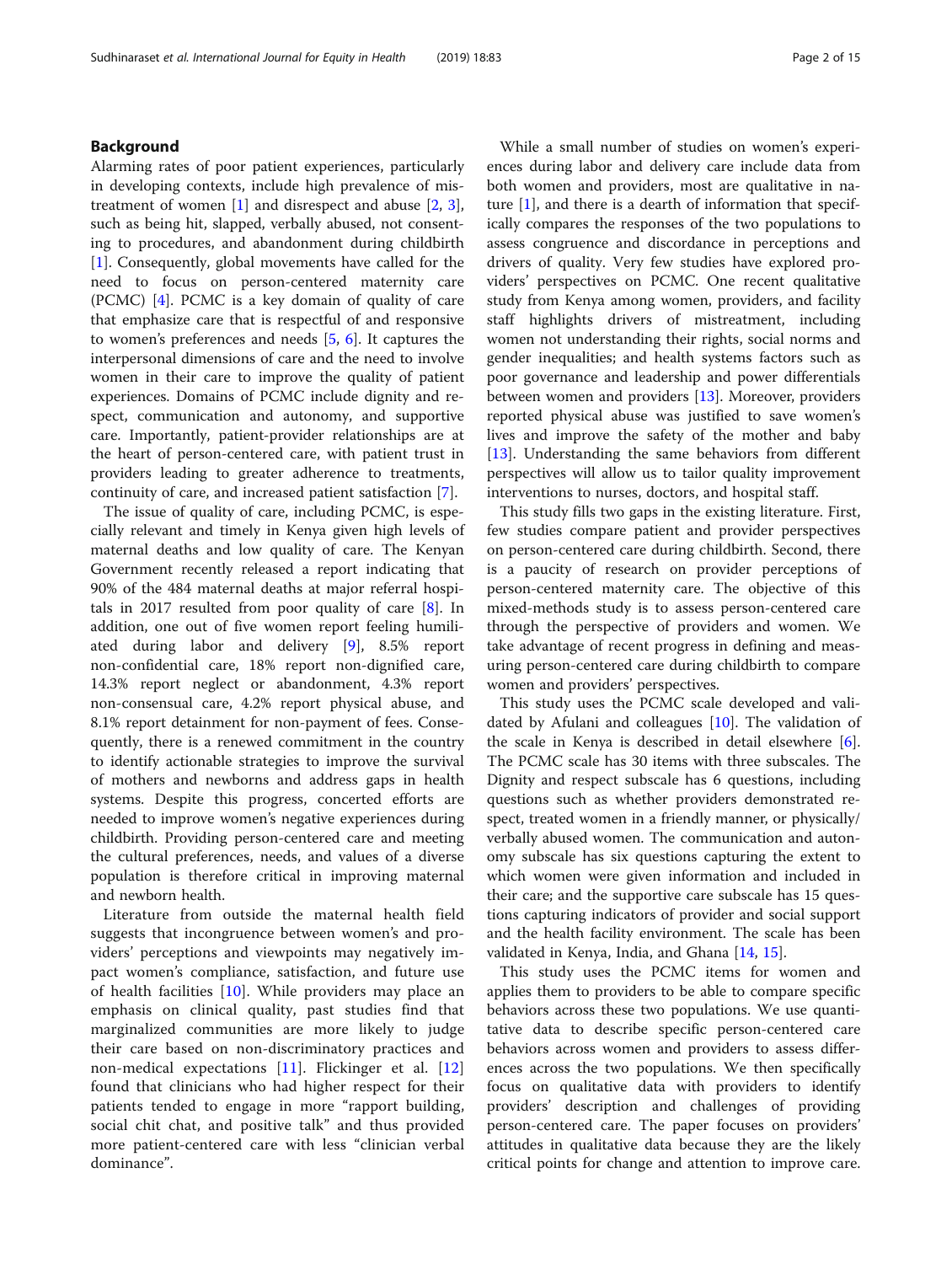Our research questions are twofold: first, do providers and women differ in their perceptions of person-centered care? Second, what are potential reasons for differences in reports of person-centered care from the provider's perspective?

## Methods

### Study setting

Seven government health facilities within two contiguous, urban/peri-urban counties in Kenya (Nairobi and Kiambu) participated in the study. These facilities include health centers, sub-county hospitals, and district hospitals, in order of increasing size and capability. As part of a larger quality improvement project, the research team identified potential facilities in collaboration with county officials. Facilities were identified based on location (in Nairobi/Kiambu), delivery volume (higher volume facilities), and interest in partaking in the quality improvement project. Three of these facilities were randomly selected to partake in a quality improvement initiative, while three were considered control facilities. Due to budgetary constraints, the seventh facility was not included in the larger quality improvement initiative; however, data was obtained from providers and are therefore included in these analyses. Quantitative data collection for providers and women occurred across all seven facilities, while qualitative interviews were conducted only at intervention facilities.

## Surveys with women: sample and data collection

Exit surveys were conducted with 531 women from August to December 2016. Eligible women were recruited from the hospital until our target sample size was reached. All surveys were administered at a private space within the facility. Prior to data collection, six female enumerators were trained on the survey tool for 1 week, followed by 1 week of piloting at participating facilities. Recruitment was a collaborative effort between the study team and the facility staff who identified potential respondents and directed them to a private area at the facility where the enumerator introduced the study and confirmed eligibility. Eligible respondents were women who 1) were aged 15 to 49 years, 2) delivered within the past 7 days, and 3) owned or had access to a functional cell phone to allow for follow-up. If the woman was eligible and interested, the enumerator sought written informed consent in a language of her preference prior to administering any survey questions.

Enumerators conducted the survey electronically using a tablet with the SurveyCTO application and in the respondent's preferred language. They collected data on demographics and the level of person-centered maternity care (PCMC) received during delivery. Participants received approximately \$1.50 in airtime credit to thank

them for their participation in the study. Each day, enumerators sent any surveys conducted to the password protected SurveyCTO server, and it was then downloaded to an encrypted server. Throughout data collection, study staff conducted high frequency checks regularly, as well as back checks via phone, and in-person spot checks and accompaniments for data quality assurance purposes.

## Surveys with providers: sample and data collection

Written informed consent was obtained at the individual and facility level for provider surveys. First, the facility administrator consented to participating in the study. The facility department lead/superintendent then helped the study team to purposively sample potential respondents by staff cadre. In a private space at the facility, interviewers obtained written informed consent for all interested and eligible staff. Consents were obtained prior to beginning any data collection. Respondents received approximately \$1.50 in airtime credit to thank them for their participation in the study.

A total of 33 surveys were conducted with maternity providers from the seven study facilities between November 2016 and January 2017. The provider survey tool was developed based on questions from the PCMC scale for interviews with women. Questions were rephrased from the PCMC scale for providers. Instead of asking about women's specific experiences, questions were rephrased to ask the opinion of providers such as: "Are delivery patients allowed to have someone stay with them during delivery?" "Do you feel the doctors and nurses pay attention to delivery patients during their stay in the facility?" and "Thinking about the labor and postnatal wards, do you feel the health facility is crowded?" Four female enumerators that were previously trained using a similar tool were trained on the survey and piloted the tool at a facility outside the research sample. The questionnaire included questions about their perspective of the facility's current level of person-centered care for maternity clients, acceptability of various circumstances, job satisfaction, and demographic information. Each day enumerators uploaded the survey responses to a password-protected server, which could only be accessed by the study team, and data were then downloaded to an encrypted server.

## Qualitative interviews with providers: sample and data collection

Qualitative in-depth interviews were conducted in August and September 2016 with maternity providers, non-clinical staff and cleaners from the three intervention facilities. Like provider surveys, the consent process included both the facility and provider levels and followed similar procedures. Respondents for in-depth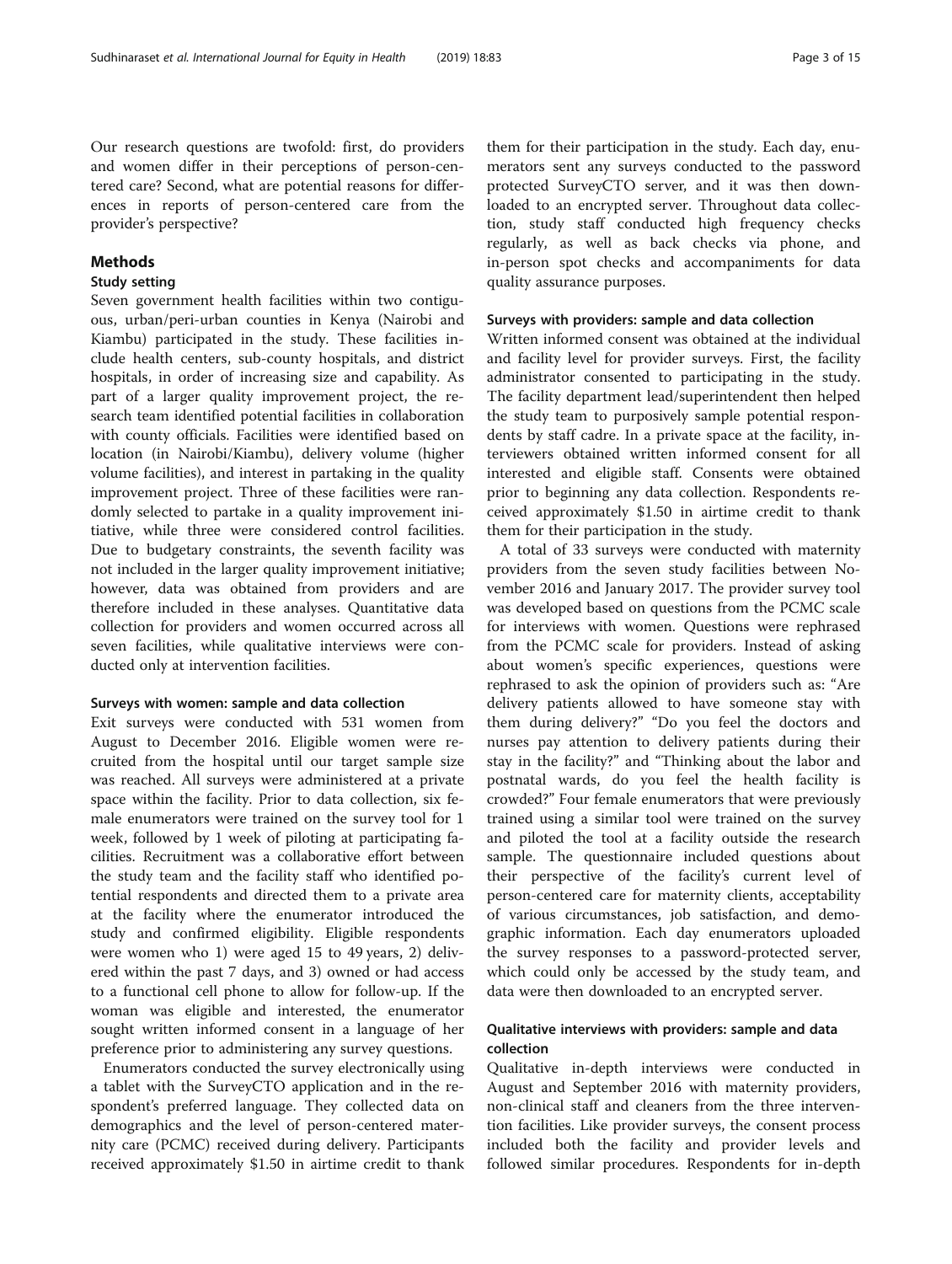interviews consented to the interview being audio-recorded. Although they had the option to decline, no respondents did so. Interviewers assured respondents that all interviews would remain anonymous and confidential, and that none of the interview content would be shared with their supervisors or have any effect on their performance evaluation. Interviews were conducted in a private space on the facility grounds to ensure confidentiality. Respondents received approximately \$1.50 in airtime credit to thank them for their participation in the study.

A total of 41 in-depth interviews were conducted across three facilities. Thirteen respondents were from facility 1, while 16 were from facility 2 and 12 were from facility 3. The distribution of their position in the facility included 1 clinical officer, 18 maternity doctor/nurses, eight laboratory/pharmacy technicians, and 14 cleaners. A high number of cleaners were included in the study because of past research suggesting mistreatment of women by cleaners in India, South Africa, and Kenya [[16](#page-14-0), [17\]](#page-14-0). Therefore, cleaners were included in the study to further explore attitudes for person-centered maternity care. No provider refused to be interviewed.

Participants were also probed about their sense of acceptability with regard to behaviors that contradict foundational elements of person-centered care such as verbal and physical abuse, lack of shared decision-making, and discrimination based on an attribute such as age or religion.

Two female interviewers that were previously trained using a similar tool were trained on this interview guide and piloted the tool in one control facility. Each day, enumerators uploaded the audio recordings to an encrypted server only accessed by the study team. An independent firm was hired to transcribe the recordings verbatim. Simultaneous translation to English was done, where applicable. All transcripts were back checked against at least 50% of the recording to ensure accuracy.

## Data analyses

## Providers and women quantitative analyses

First, we examined demographic characteristics of all respondents in the individual datasets from the surveys with women and providers. Next, we recoded the PCMC variables from a four-point frequency responses scale to binary responses, coding "no, never and a few times" together and "yes, most of the time and all the time" together. We then renamed the PCMC variables in the provider surveys to be consistent with variables names used in the surveys with women and appended the two datasets for analysis. Finally, we ran descriptive statistics looking at PCMC reports by women and providers. Because of the very small sample size for providers ( $N = 33$ ) relative to women ( $N = 531$ ), we decided not to focus on statistically significant differences between women and provider reports, but rather on the magnitude of the differences.

## Provider qualitative analyses

Qualitative interviews were analyzed using a Grounded Theory framework and an inductive coding approach [\[18](#page-14-0)]. Four researchers initially reviewed the same interview independently to identify common themes related to person-centered care that emerged from the data (i.e. respectful care, informed consent, privacy, communication, etc.). Following comparison and review of independently identified themes generated by the research team, two of the researchers developed a codebook to capture these common themes. A definition for each code was included in the codebook, allowing for standardization of coding across the data. The codebook was then applied to the qualitative interviews using Atlas. ti qualitative analysis software. If and when additional themes emerged during analysis, new codes were created and added to the codebook. Any transcript that had already been analyzed and coded was then reviewed again to ensure new codes were applied if applicable. After all transcripts had been coded, further thematic analysis was conducted to group coded sections of text related to the person-cenetered care themes of dignity, respect, communication, the health facility environment, autonomy and supportive care.

#### Ethics, consent and permission

Participants all provided written informed consent in a language of their preference prior to administering any survey questions or interviews. All study documents were reviewed and approved by the ethics review boards at the University of California, San Francisco and the Kenya Medical Research Institute.

### Results

### Demographics for women and providers: quantitative

Tables [1](#page-4-0) and [2](#page-4-0) show the demographic characteristics of women and providers. The average age was 26 years for women. Approximately 72% of the women were married, with an average of two children. Over 60% had more than a primary education, and most were literate (93%). Most of the women were also in the upper wealth quintiles (96.4%). The average age for providers was 35 years, and 79% were female. Most (94%) were nurses or midwives, with an average of 10 years of experience in their current position.

#### Demographic characteristics for providers: qualitative

Table [3](#page-5-0) shows characteristics of maternity providers who participated in the in-depth interviews. Providers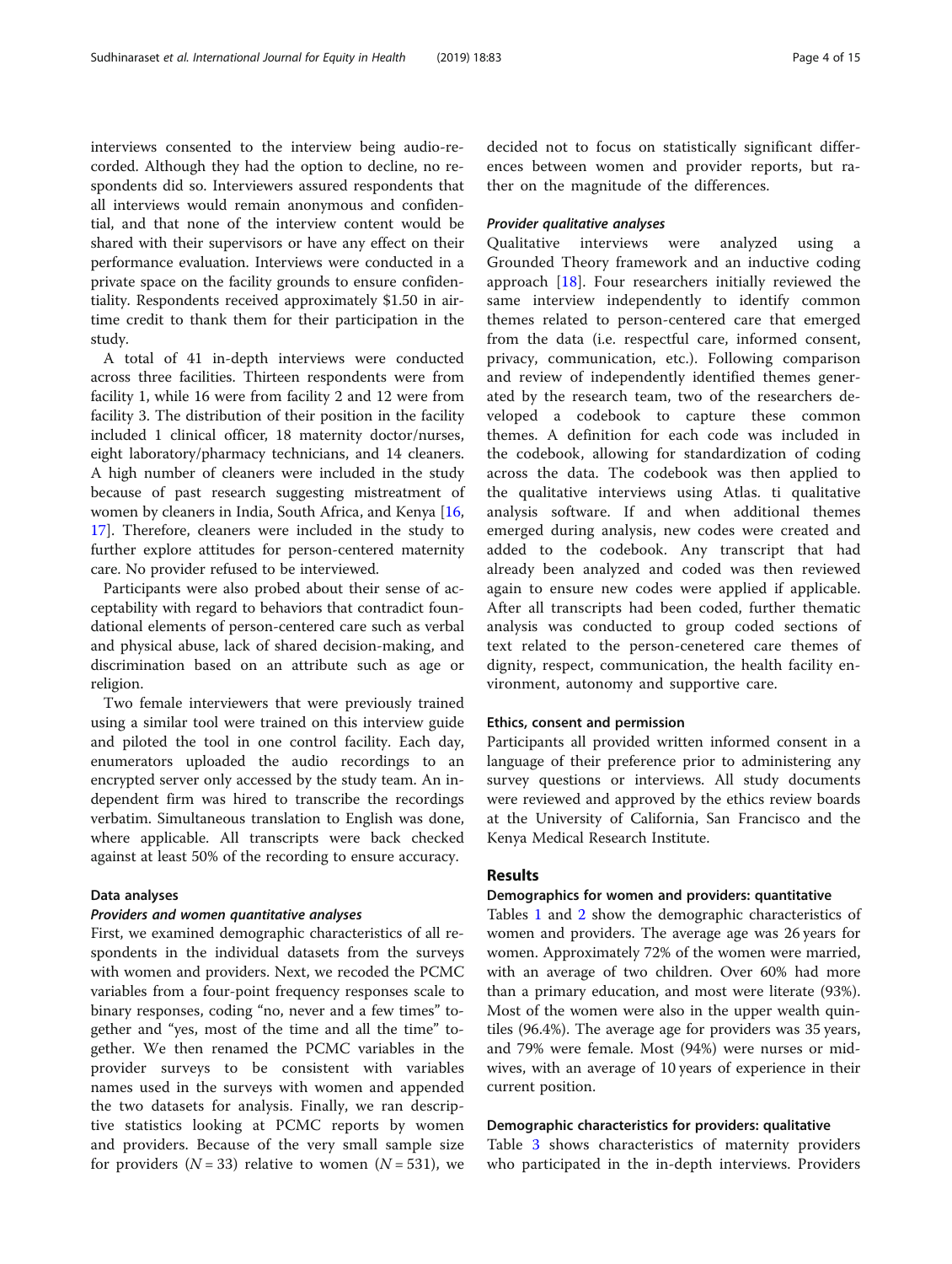Total 531 100.0 Legend: Household wealth is measured in quintiles calculated from a wealth index based on several questions on household assets in each of the datasets

Male 24 23.9 Female 69.9 Both 86 16.2

Table 1 Demographic characteristics of survey of women in

Characteristics Mo. 2008 Gov't Hospital 432 81.4 Gov't Health center 18.6

Nurse/Midwife 268 50.5 Doctor 27.7 Clinical Officer/Medical Assistant 1 0.19 Non-skilled attendant 3 0.56 1 plus skilled providers 112 112 21.1

Nairobi and Kiambu, Kenya (Continued)

Maternity provider

Maternity Provider sex

interviewed included mostly nurses/midwives  $(n = 18)$ ; 43.9%) and cleaners  $(n = 14; 34.2%)$ . Most providers interviewed were female ( $n = 38$ ; 92.7%) with a median age of 36 years. Providers had a median of 3 years work experience with varying levels of educational achievement, though nearly all had received less than a Bachelor's degree  $(n = 37, 90.2\%).$ 

|  |  |  | Table 2 Provider Demographics |
|--|--|--|-------------------------------|
|--|--|--|-------------------------------|

| Characteristics                      | No.            | %     |  |
|--------------------------------------|----------------|-------|--|
| Age: Mean (SD)                       | 33             | 35.2  |  |
| Gender                               |                |       |  |
| Male                                 | 7              | 21.2  |  |
| Female                               | 26             | 78.8  |  |
| Position                             |                |       |  |
| Clinical officer                     | $\mathfrak{D}$ | 6.1   |  |
| Nurse/Midwife                        | 31             | 93.9  |  |
| Years in current position: Mean (SD) | 35             | 10.1  |  |
| Facility type                        |                |       |  |
| Government Hospital                  | 25             | 71.4  |  |
| Government Health Center             | 10             | 28.6  |  |
| Work hours per week: Mean (SD)       | 33             | 41.6  |  |
| Years at current facility: Mean (SD) | 35             | 3.4   |  |
| Religion                             |                |       |  |
| Catholic                             | 8              | 24.2  |  |
| Protestant                           | 22             | 66.7  |  |
| Other Christian                      | 3              | 9.1   |  |
| Total                                | 33             | 100.0 |  |

<span id="page-4-0"></span>

| Characteristics                   | No. | %    |
|-----------------------------------|-----|------|
| Age: Mean (SD)                    | 531 | 25.6 |
| Parity: Mean (SD)                 | 531 | 2.1  |
| Marital status                    |     |      |
| Single                            | 61  | 11.5 |
| Partnered/Cohabiting              | 75  | 14.1 |
| Married                           | 383 | 72.1 |
| Widowed                           | 1   | 0.2  |
| Divorced/Separated                | 11  | 2.1  |
| Education                         |     |      |
| No school/Primary                 | 204 | 38.4 |
| Post-primary/vocational/Secondary | 242 | 45.6 |
| College or above                  | 85  | 16   |
| Literacy: reading                 |     |      |
| No, cannot read                   | 2   | 0.4  |
| Yes, but with some difficulty     | 33  | 6.2  |
| Yes, Very well                    | 496 | 93.4 |
| Literacy: writing                 |     |      |
| No, cannot write                  | 3   | 0.6  |
| Yes, but with some difficulty     | 29  | 5.5  |
| Yes, Very well                    | 499 | 94   |
| Employed                          |     |      |
| No                                | 251 | 47.3 |
| Yes                               | 280 | 52.7 |
| Wealth Quintile                   |     |      |
| Poorest                           | 0   | 0    |
| Poorer                            | 1   | 0.2  |
| Middle                            | 18  | 3.4  |
| Richer                            | 88  | 16.6 |
| Richest                           | 424 | 79.8 |
| Religion                          |     |      |
| None                              | 2   | 0.4  |
| Catholic                          | 130 | 24.5 |
| Protestant                        | 316 | 59.5 |
| Muslim                            | 5   | 0.9  |
| Other Christian                   | 78  | 14.7 |
| Pregnancy complications           |     |      |
| No                                | 447 | 84.2 |
|                                   |     |      |

Yes 2012 2013 2022 2023 2024 2022 2023 2024 2022 2023 2024 2022 2023 2024 2022 2023 2024 2022 2023 2024 2022 20

No ANC 225 42.8 Less than 4 248 248 47.1 4 or 5 10.1

Number of antenatal care visits

Maternity facility type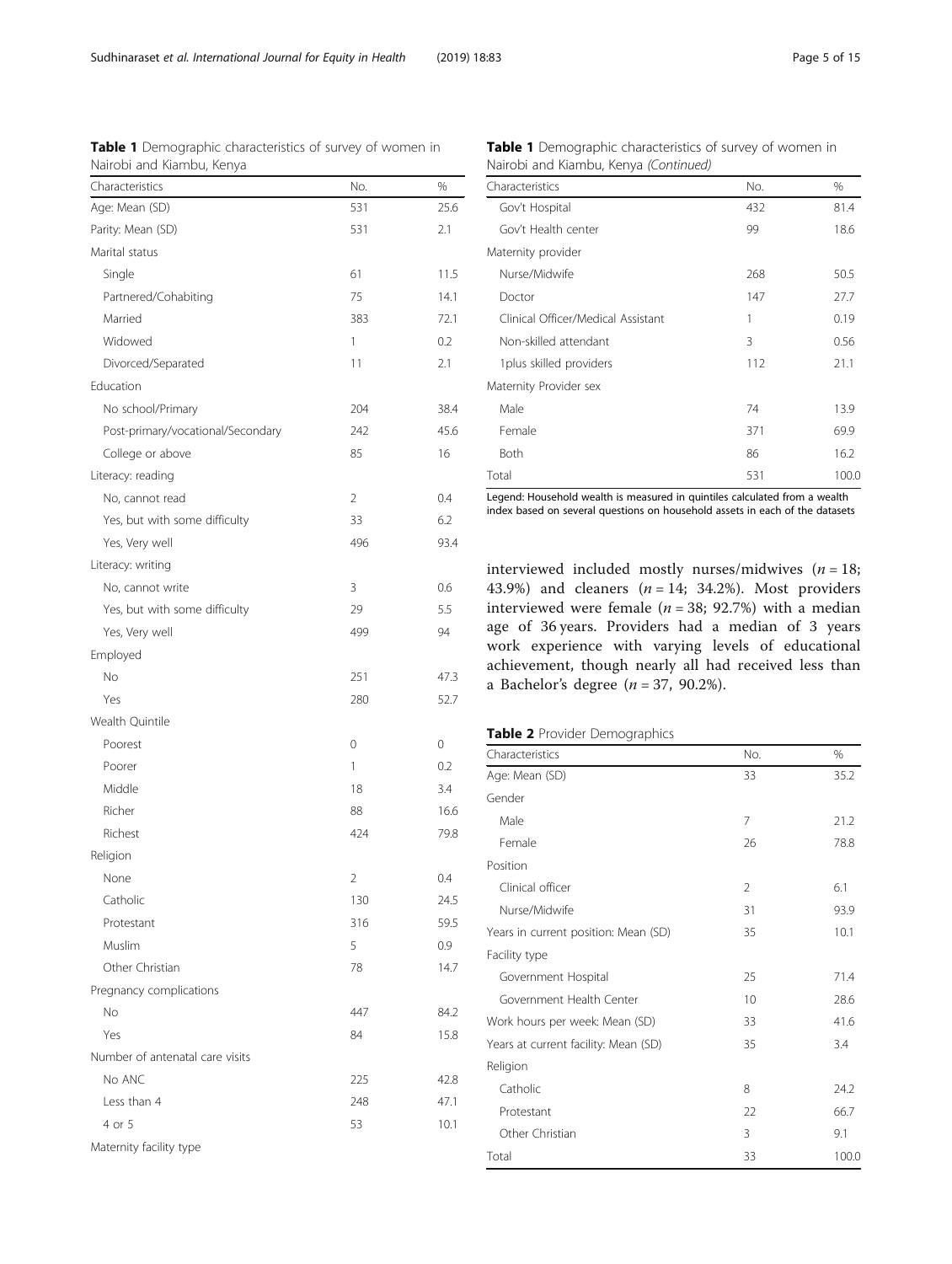<span id="page-5-0"></span>Table 3 Maternity Provider Characteristics from Interviews Conducted at Three Public Facilities in Nairobi and Kiambu, Kenya

| Characteristics                | n              | $\frac{0}{0}$ |
|--------------------------------|----------------|---------------|
| Provider/staff title           |                |               |
| Clinical Officer               | 1              | 2.4           |
| Nurse/midwife                  | 18             | 43.9          |
| Laboratory technician          | 5              | 12.2          |
| Pharmacists                    | 3              | 7.3           |
| Cleaner                        | 14             | 34.2          |
| Age (median)                   | 41             | 36            |
| Gender                         |                |               |
| Female                         | 38             | 92.7          |
| Male                           | 3              | 7.3           |
| Religion                       |                |               |
| Protestant                     | 27             | 65.9          |
| Catholic                       | 13             | 31.7          |
| Seventh Day Adventist          | 1              | 2.4           |
| <b>Educational Achievement</b> |                |               |
| Primary school or below        | 10             | 24.4          |
| Secondary school               | 6              | 14.6          |
| Diploma (Associates Degree)    | 21             | 51.2          |
| Degree (Bachelor)              | $\overline{2}$ | 4.9           |
| Masters                        | $\overline{2}$ | 4.9           |
| Years experience (median)      | 40             | 3.0           |
| Working hours/week (median)    | 41             | 40.0          |

## Quantitative results: concordance/discordance of PCMC measures for women and providers

Table [4](#page-6-0) shows the distribution of the PCMC variables for women and providers. With a few exceptions, a lower proportion of women reported positively on PCMC domains than providers. For example, among the items in the Dignity and Respect domain, about 86% of women reported they were treated with respect most or all the time, compared to 91% of providers who said they treated women with respect most or all the time. In addition, 83% of women reported they were treated in a friendly manner most or all the time, compared to 94% of providers who said they treated women in a friendly manner most or all the time. Providers were, however, more likely to report verbal and physical abuse than women, with 18 and 2% of women reporting some verbal and physical abuse respectively, compared to 42 and 6% respectively of providers. Women were more likely to report lack of visual privacy than providers, but reports of confidentiality were similar.

In the domain of Communication and Autonomy, 93% of women reported none or only a few providers introduced themselves, compared to 82% of providers

reporting this. Similarly, 68% of women reported providers never calling them by name or did so only a few times, compared to similar reports by 9% of providers. Providers were also more likely than women to report they involved women in their care, explained the purpose of examinations, procedures, and medicines, and asked permission before procedures. The exception was whether women were allowed to be in a position of their choice during childbirth, where 52% of women reported they were allowed most or all the time, compared to 6% of providers.

In the domain of Supportive Care, 26% of women reported the waiting time was long compared to 18% of providers. Only about 6 and 4% of women reported they were allowed a companion most or all the time during labor and delivery respectively, compared to 12 and 6% of providers, respectively. Women were also less likely than providers to report providers talked to them about their feelings, supported their anxieties, paid attention when they needed help, took the best care of them, did their best to control their pain, and that they completely trusted the providers. About 75% of women felt there were enough staff most or all the time, compared to only 3% of providers; and 37% of women said the facility was crowded most or all the time compared to 42% of providers. Most providers (94%) reported the facility was clean or very clean, compared to very few women (6%). Reports about electricity and safety were similar between groups.

## Qualitative results

The qualitative results focus on providers and are organized by the domains for person-centered maternity care, similar to our quantitative results. The qualitative interviews highlight potential reasons for diverging responses to person-centered care from providers' perspectives. The results highlight that the discordance in person-centered care is not the result of diverging views, but rather, providers sometimes genuinely not understanding the views of their patients, or justifying their behaviors as necessary.

#### Dignity and respect: rationalizing abuse of women

When discussing whether physical force or verbal abuse occurs in the maternity setting, many providers indicated that this behavior was justified in order to save the life of the baby and mother. Most providers admitted that physical abuse in the labor/maternity ward does occur, but that 1) it happens only rarely, and 2) when it does happen, it is because the provider's primary responsibility is to ensure that the mom and baby are safe.

"We also become angry … it's your responsibility to ensure this mother and this baby comes out of that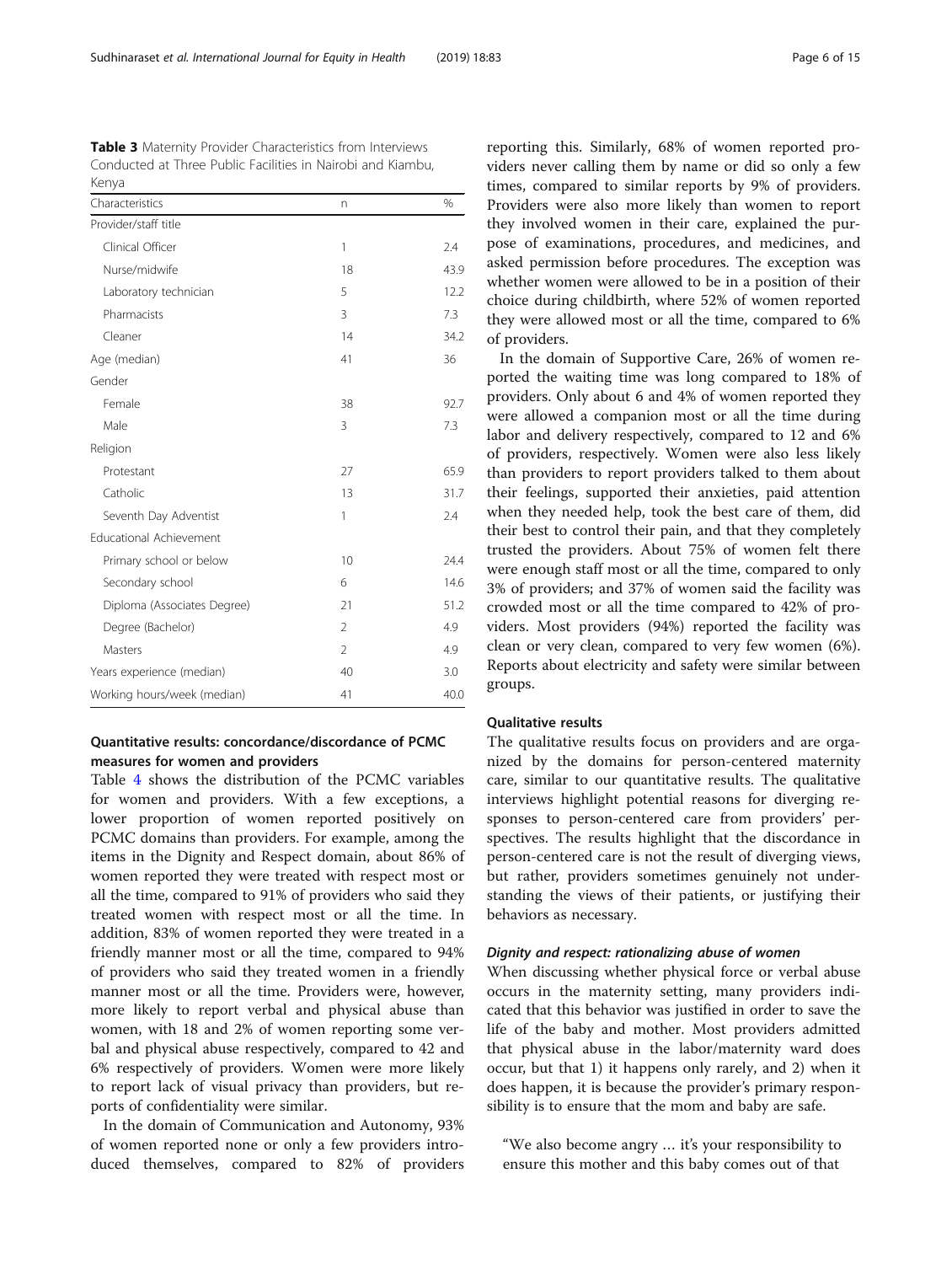## <span id="page-6-0"></span>Table 4 Distribution of PCMC variables for women and providers

|                            | Item                      | Woman |         | Provider            |                     |
|----------------------------|---------------------------|-------|---------|---------------------|---------------------|
| Domain                     |                           | No.   | $\%$    | No.                 | $\%$                |
| Dignity and respect        | Treated with respect      |       |         |                     |                     |
|                            | A few times or never      | 77    | 14.5    | 3                   | 9.1                 |
|                            | Most or all the time      | 454   | 85.5    | 30                  | 90.9                |
|                            | Friendly                  |       |         |                     |                     |
|                            | A few times or never      | 89    | 16.8    | $\overline{2}$      | 6.1                 |
|                            | Most or all the time      | 442   | 83.2    | 31                  | 93.9                |
|                            | Verbal abuse              |       |         |                     |                     |
|                            | Never                     | 435   | 82.1    | 19                  | 57.6                |
|                            | At least once             | 95    | 17.9    | 14                  | 42.4                |
|                            | Physical abuse            |       |         |                     |                     |
|                            | Never                     | 520   | 98.1    | 31                  | 93.9                |
|                            | At least once             | 10    | 1.9     | $\overline{2}$      | 6.1                 |
|                            | Visual privacy            |       |         |                     |                     |
|                            | A few times or never      | 251   | 47.3    | 9                   | 27.3                |
|                            | Most or all the time      | 254   | 47.8    | 24                  | 72.7                |
|                            | Not applicable            | 26    | 4.9     | $\mathbf 0$         | $\mathbf 0$         |
|                            | Record confidentiality    |       |         |                     |                     |
|                            | A few times or never      | 79    | 14.9    | 5                   | 15.2                |
|                            | Most or all the time      | 452   | 85.1    | 28                  | 84.8                |
| Communication and autonomy | Introduce self            |       |         |                     |                     |
|                            | A few or none of them     | 494   | 93.0    | 27                  | 81.8                |
|                            | Most or all of them       | 37    | $7.0\,$ | 6                   | 18.2                |
|                            | Called by name            |       |         |                     |                     |
|                            | A few times or never      | 363   | 68.4    | 3                   | 9.1                 |
|                            | Most or all the time      | 168   | 31.6    | 30                  | 90.9                |
|                            | Involvement in care       |       |         |                     |                     |
|                            | A few times or never      | 91    | 17.1    | $\overline{2}$      | 6.1                 |
|                            | Most or all the time      | 302   | 56.9    | 31                  | 93.9                |
|                            | Not applicable            | 138   | 26.0    | $\mathsf{O}\xspace$ | $\mathsf{O}\xspace$ |
|                            | Consent to procedures     |       |         |                     |                     |
|                            | A few times or never      | 277   | 52.2    | $\overline{2}$      | 6.1                 |
|                            | Most or all the time      | 254   | 47.8    | 31                  | 93.9                |
|                            | Delivery position choice  |       |         |                     |                     |
|                            | A few times or never      | 256   | 48.2    | 31                  | 93.9                |
|                            | Most or all the time      | 275   | 51.8    | $\overline{2}$      | 6.1                 |
|                            | Language                  |       |         |                     |                     |
|                            | A few times or never      | 8     | 1.5     | $\overline{2}$      | 6.1                 |
|                            | Most or all the time      | 523   | 98.5    | 31                  | 93.9                |
|                            | Explain exams/ procedures |       |         |                     |                     |
|                            | A few times or never      | 190   | 35.8    | 1                   | 3.0                 |
|                            | Most or all the time      | 341   | 64.2    | 32                  | 97.0                |
|                            | Explain medicines         |       |         |                     |                     |
|                            | A few times or never      | 163   | 30.7    | $\circ$             | 0                   |
|                            |                           |       |         |                     |                     |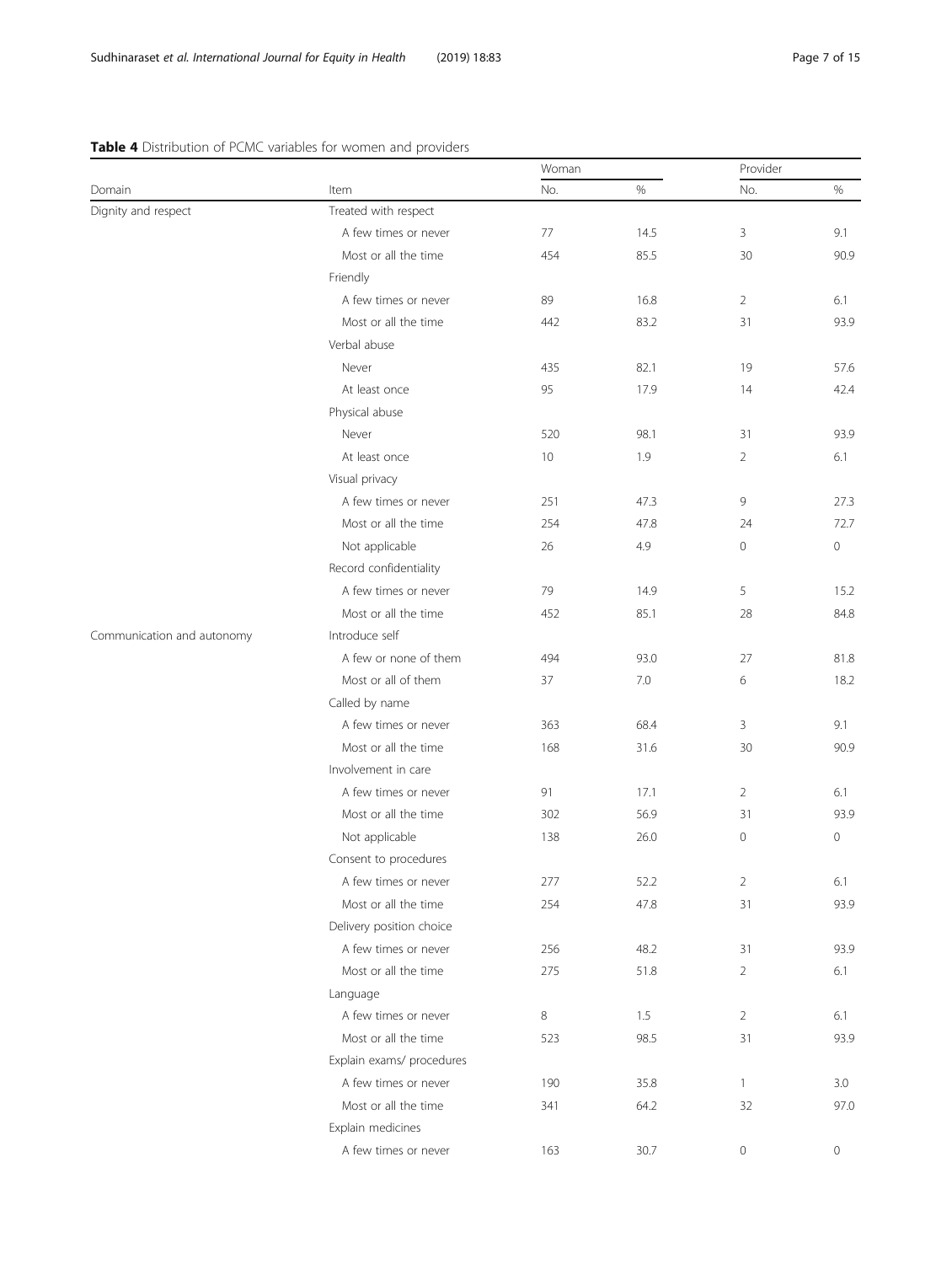## Woman Provider Domain Item No. % No. % Most or all the time 224 42.2 33 100.0 Not applicable 144 27.1 0 0 0 Able to ask questions A few times or never 193 36.3 2 6.1 Most or all the time 338 63.7 31 93.9 Supportive Care Time to care very or somewhat short and 391 and 27 81.8 and 391 and 27 and 27 and 27 and 27 and 21.8 very or somewhat long  $140$  and  $26.4$  and  $6$  18.2 Labor support A few times or never **260** 29 29 87.9 Most or all the time  $34$  6.4  $4$  12.1 Not applicable 237 44.6 0 0

## Table 4 Distribution of PCMC variables for women and providers (Continued)

| very or somewhat short   | 391 | /3.6 | 2/             | 81.8                |
|--------------------------|-----|------|----------------|---------------------|
| very or somewhat long    | 140 | 26.4 | 6              | 18.2                |
| Labor support            |     |      |                |                     |
| A few times or never     | 260 | 49.0 | 29             | 87.9                |
| Most or all the time     | 34  | 6.4  | $\overline{4}$ | 12.1                |
| Not applicable           | 237 | 44.6 | 0              | $\mathsf{O}\xspace$ |
| Childbirth support       |     |      |                |                     |
| A few times or never     | 251 | 47.3 | 31             | 93.9                |
| Most or all the time     | 22  | 4.1  | $\overline{2}$ | 6.1                 |
| Not applicable           | 258 | 48.6 | $\overline{0}$ | $\mathsf{O}\xspace$ |
| Talk about feeling       |     |      |                |                     |
| A few times or never     | 210 | 39.5 | $\overline{7}$ | 21.2                |
| Most or all the time     | 321 | 60.5 | 26             | 78.8                |
| Support anxiety          |     |      |                |                     |
| A few times or never     | 190 | 35.8 | 6              | 18.2                |
| Most or all the time     | 186 | 35.0 | 27             | 81.8                |
| Not applicable           | 155 | 29.2 | 0              | $\circ$             |
| Attention when need help |     |      |                |                     |
| A few times or never     | 127 | 23.9 | $\circ$        | $\circ$             |
| Most or all the time     | 404 | 76.1 | 33             | 100                 |
| Took best care           |     |      |                |                     |
| A few times or never     | 82  | 15.4 | $\overline{2}$ | 6.1                 |
| Most or all the time     | 449 | 84.6 | 31             | 93.9                |
| Control pain             |     |      |                |                     |
| A few times or never     | 300 | 56.5 | 11             | 33.3                |
| Most or all the time     | 231 | 43.5 | 22             | 66.7                |
| Trust                    |     |      |                |                     |
| A few times or never     | 72  | 13.6 | $\circ$        | $\mathsf{O}\xspace$ |
| Most or all the time     | 459 | 86.4 | 33             | 100.0               |
| Enough staff             |     |      |                |                     |
| A few times or never     | 135 | 25.4 | 32             | 97.0                |
| Most or all the time     | 396 | 74.6 | $\mathbf{1}$   | 3.0                 |
| Crowded                  |     |      |                |                     |
| A few times or never     | 336 | 63.3 | 19             | 57.6                |
| Most or all the time     | 195 | 36.7 | 14             | 42.4                |
| Cleanliness              |     |      |                |                     |
| Very dirty or dirty      | 500 | 94.2 | $\mathbf{1}$   | 6.1                 |
|                          |     |      |                |                     |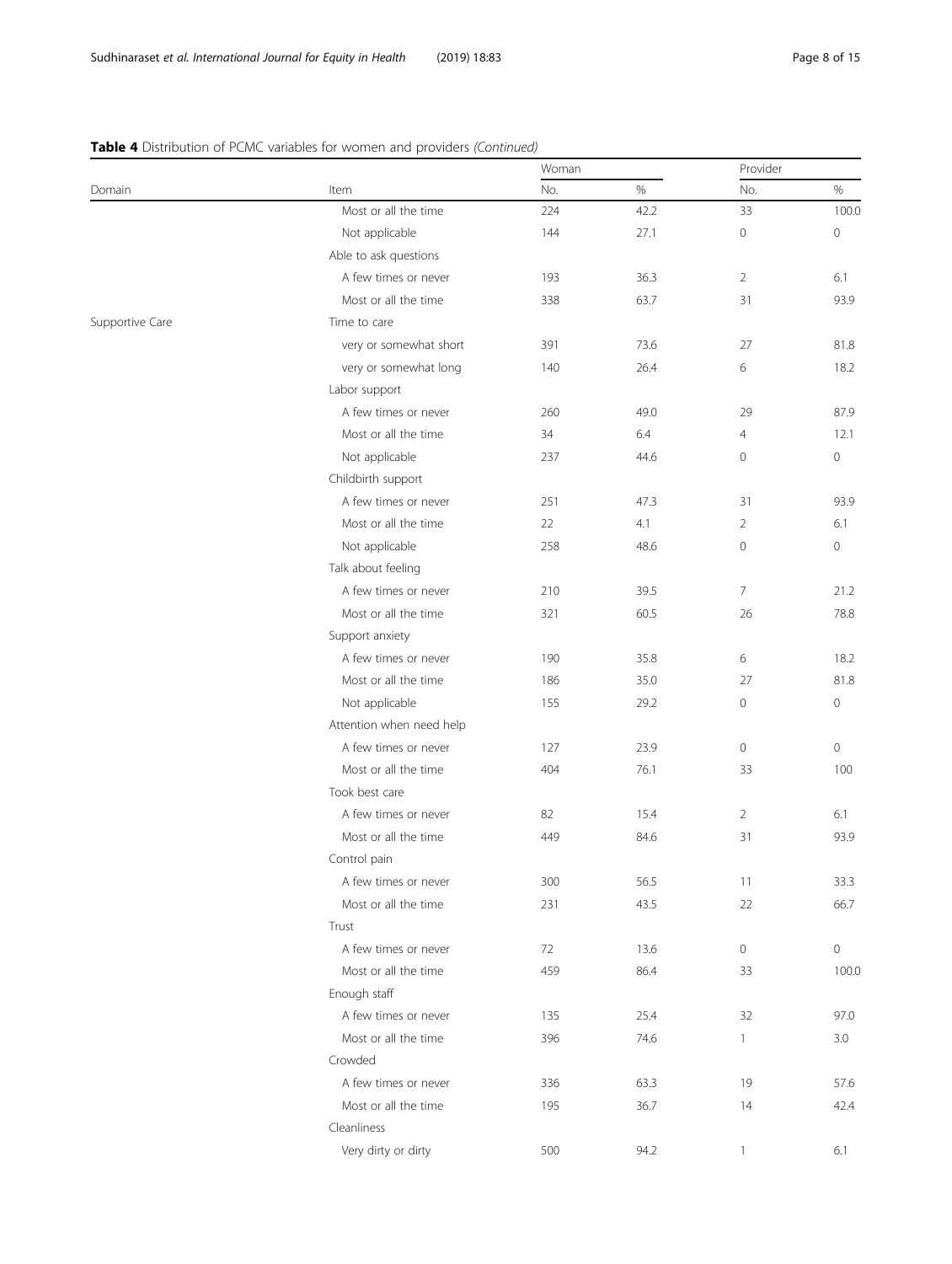| Domain |                      | Woman |       | Provider |       |
|--------|----------------------|-------|-------|----------|-------|
|        | Item                 | No.   | %     | No.      | %     |
|        | Very clean or clean  | 31    | 5.8   | 32       | 93.9  |
|        | Water                |       |       |          |       |
|        | A few times or never | 40    | 7.5   | 5        | 15.2  |
|        | Most or all the time | 491   | 92.5  | 28       | 84.8  |
|        | Electricity          |       |       |          |       |
|        | A few times or never | 15    | 2.8   |          | 3.0   |
|        | Most or all the time | 516   | 97.2  | 32       | 97.0  |
|        | Safe                 |       |       |          |       |
|        | A few times or never | 35    | 6.6   |          | 3.0   |
|        | Most or all the time | 496   | 93.4  | 32       | 97.0  |
|        | Total                | 531   | 100.0 | 33       | 100.0 |

Table 4 Distribution of PCMC variables for women and providers (Continued)

labour ward safe … and this mother is so annoying sometimes … she falls down on the floor, jumping and all those things are risky. So sometimes you also find yourself … overwhelmed even yourself … both psychologically and physically. So you find yourselves just slapping. And sometimes you find it works." (Maternity provider, female)

"It happens that maybe the mother is here and the baby … and the delivery is taking place. The mother has already pushed the baby and the head is almost out and all over sudden they put the legs together, and you know … she is going to suffocate the baby to death, then try to tell her please don't, please don't. Then they refuse to listen, at times you are forced to beat them a little, so that you can get a live baby." (Maternity provider, female)

Despite some providers explicitly reporting that women perceived their actions as abuse, these providers and staff viewed their behavior as critical to ensuring that they met their main responsibility, which was to keep the woman and baby safe. This represents a difference in the patient/staff-provider perception of physical or verbal abuse.

"I have been in the labor ward for six months, it's not being insulted, it's being explained to. When a woman comes in to deliver, [and] she feels the child coming out, [yet] she has locked her legs like this, you tell her to open up so that the child can come out but she refuses. What will you do to her? You have to force those legs to be properly placed so that the child can come out, you ask her if you are the one who impregnated her, she wants to kill the child and why would she do that? Won't you be forced to be aggressive? So that she can let the child out … that is

how they are told and then they start saying they are talked to rudely yet that is not the case, they are just instructed." (Support staff, female)

Many providers mentioned that women are not "cooperative" during labor and delivery. Blaming the woman for lack of cooperation provided an opening for providers to explain that verbally or physically abusive behavior was justified in these circumstances. In contrast, a few providers described that mothers that are prepared for labor and childbirth are more cooperative, which may prevent providers from reacting with verbal or physical force.

"Might be this client was not prepared and informed of what to expect during labor. … We do receive some who have never attended antenatal clinic, somebody have just been at home, now she has come. Maybe she has just been carried by a relative brought to the hospital. She doesn't know what she should expect." (Maternity provider, female)

"Because sometimes the pain is too much for them, it reaches a point they ... they are not cooperative at all. So that's a major challenge. You find a woman who is very uncooperative ... ok you understand, it's pain but also with the issues of the pain being too much ... they are also now sometimes you feel it's like they are overreacting." (Maternity provider, female)

Providers also indicated that ultimately, the provider is responsible for poor maternal or neonatal outcomes, thus abuse may be justified to ensure favorable outcomes for mother and child or to protect professional status. Some providers also reported that women were grateful for the providers being physically or verbally abusive. These providers recalled how women often thanked the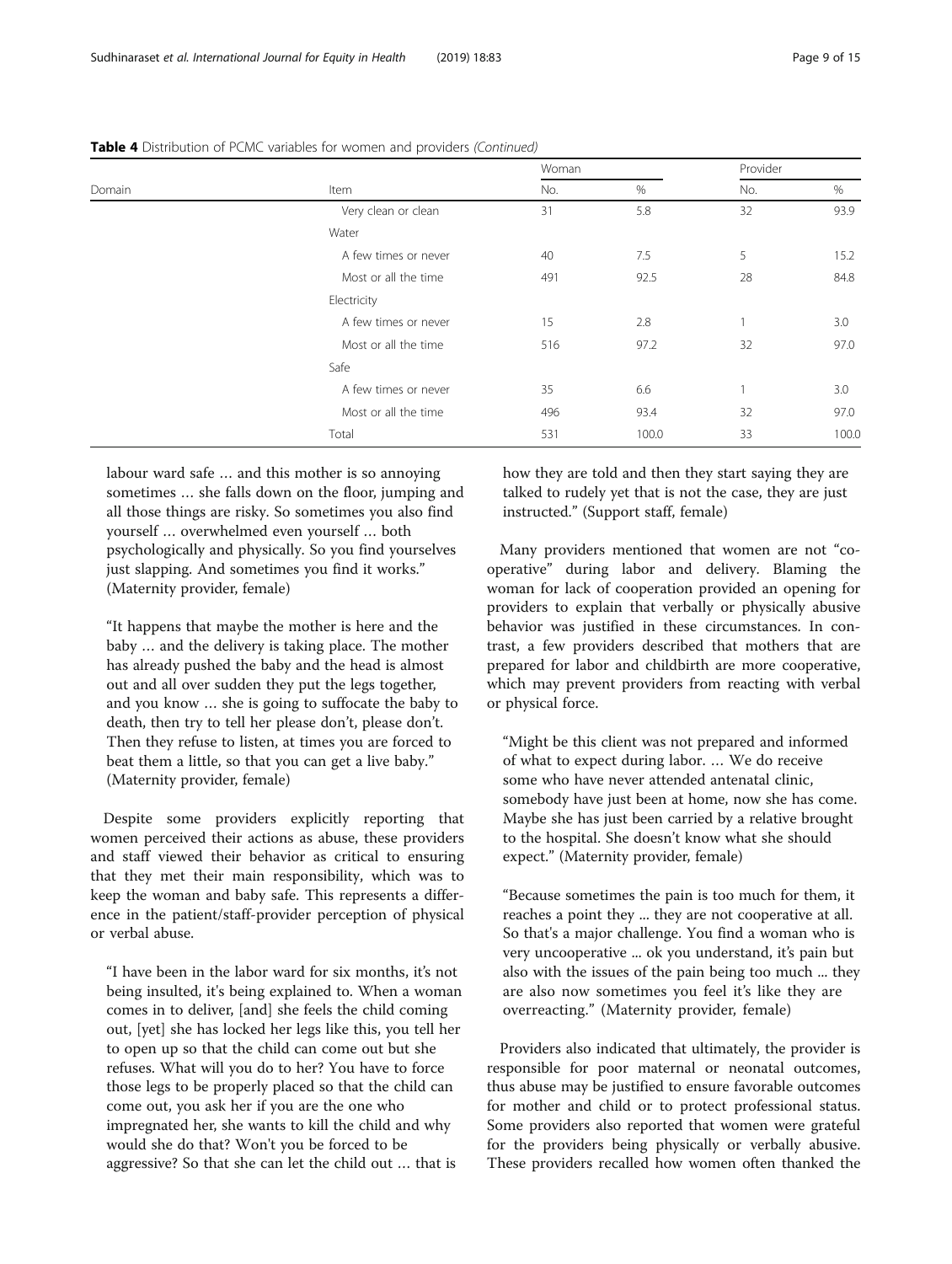provider for their forceful actions after the baby is born and found to be healthy.

## Dignity and respect: challenges of assuring privacy and confidentiality

While providers indicated that visual privacy is unequivocally assured, further probing highlighted that privacy is rarely assured 100% of the time. Many providers indicated that privacy is assured for women in their facilities through the use of curtains around beds. In justifying lapses in privacy, providers most frequently cited space, staffing constraints, high patient volume, infrastructure, and the presence of students/other clinicians as barriers to ensuring privacy and confidentiality.

"Yeah in the labour ward there is privacy because we have a screen which we still need to modify to some extent, because even if there is a privacy it's not a complete … complete privacy … like in our set up there is a mother in first stage, another one in the second stage delivery, so you find that the screen is just screened on one side so this other side … the other mother in first stage can be able to peep and see this person." (Maternity provider, female)

The majority of providers described the wards as extremely crowded when describing the woman-to-bed ratio. Sharing of beds is common making privacy impossible. Providers also described instances when women were forced to deliver on the floor due to high patient volume and lack of subsequent bed space.

"Just those occasions when they are too many, and they want to deliver at the same time. As you can see, we only have two delivery beds. So if they are four, some will deliver the other side [delivery room.] And the rest this side [waiting room]. It doesn't matter as long as the child comes out, right?" (Support staff, female)

## Provider-woman communication: perceptions, challenges, and woman blaming

Many providers indicated that they felt it was their responsibility to give information to women and were adamant about the necessity of doing so. Providers discussed the importance of giving information in order to build rapport, as well as develop and maintain trust with women.

"Let me say it is time, but regardless of even time, me as a clinician, me as a nurse, it's my obligation. I'm the one who is supposed to inform them." (Maternity provider, male)

"The one thing … communication, establishment of rapport. For example a patient has come to you, one thing you need to make sure the environment is very conducive … for that patient. … And then from there you can you use a good language for now to approach the patient to be able to identify exactly, what the patient is suffering from and also the confidentiality, privacy … you know there is a way the patients can come in … it becomes very hard for the patient to express him or herself [when there are multiple providers present] … so in that way also you are trying to portray respect because you are creating privacy; you are with this patient alone." (Maternity provider, female)

Despite acknowledgement of the necessity to provide information to the woman in order to understand her care, providers often described circumstances in which it was acceptable not to do so. Often these circumstances relate specifically to high patient volume and a lack of staff to accommodate the demand, resulting in time constraints that do not allow for providers to give comprehensive counseling to the woman.

"Sometimes you are alone on duty and you are one, and you have like 10 clients, you have five in labor. And you are supposed to monitor the labor, so let me ask you, would you finish all this? You are supposed to give information as in health, hygiene, nutrition, TCA, the baby, the drugs. You cannot do it individually." (Maternity provider, female)

"Sometimes you can be overwhelmed with [the] job, you [are] very busy, you are all alone, and then a patient wants a lengthy information and then you delay." (Maternity provider, female)

Blaming women continues to surface as a mechanism to defend lack of provision of information and counseling from the provider's end. Providers mention that women themselves do not communicate that they need help. Providers also indicate that language can be a significant barrier to providing explanations and information regarding exams or medications. Providers additionally highlight that sometimes women simply don't follow medical guidance that has been provided to them due to misconceptions or lack of understanding as to the purpose and importance of the directive.

"They'll ask questions if they have a problem. But … it's very rare to find a mother just coming to ask [general questions about health]. Because you see a mother is coming to clinic at the age of 24 weeks, that is 6 months. She had never even started even taking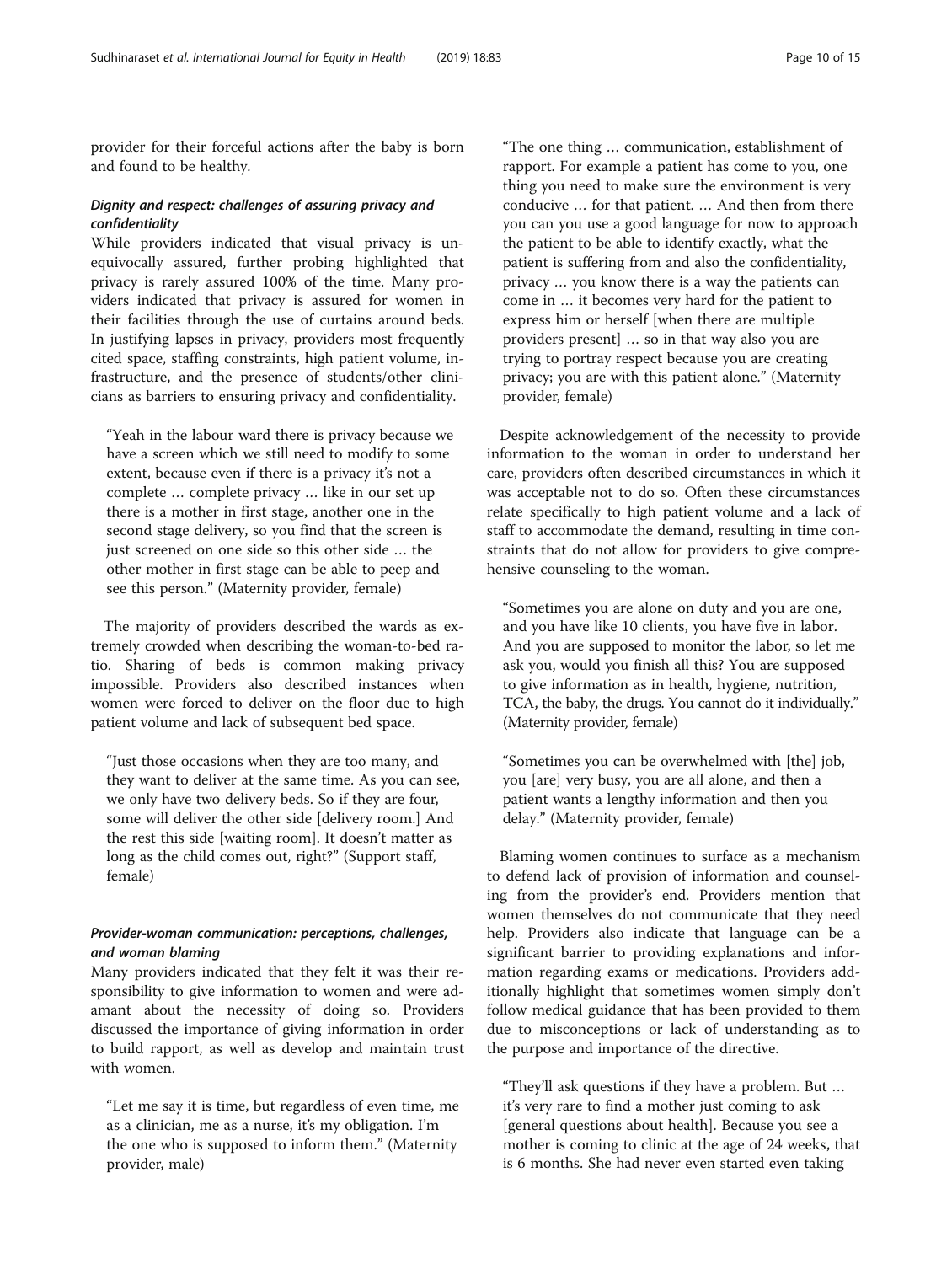even IFAS [iron and folic acid supplementation]. She never even thought it is important, so when she comes that's when you will inform her. But there [are] very few who will come to ask about the information like that one about the health." (Maternity provider, male)

"Sometimes [I face barriers] because … I told you we have people from other … parts of the country. Some we will say that they have some issues. … It's like they are not understanding. Yeah, but we try to use the simple language for them." (Maternity provider, female)

Despite constraints such as language, time, and staffing, some providers indicated that it was their responsibility to explain what is happening to the woman and/or her family so that women (and especially their families in emergency situations) can make informed decisions.

## Autonomy: involving/consenting women in their care (woman vs. provider-centered care)

Many providers stated that both involving women in decisions around their care, as well as consenting women is not only important and necessary, but also common. One provider described this by categorizing autonomy as a woman's right.

"It's necessary [to involve women and her family in her care] … it will enable the mother and her family to gain confidence, and also generally it's their right." (Maternity provider, female)

Many also brought up a formal, written consenting process being done during admission, in which the woman agrees to all procedures that would be done to her throughout her maternity care (including post-partum).

"So that time we have given that episiotomy, you find that that lady, quite a few of them, they urge you that, 'I don't want be sutured. Let me remain like that.' So we … can't force them. We usually tell them, we explain to them … we call in their relatives, we explain to them, they talk to her ... it usually takes a procedure. … We have talked to her, she has made her conclusion, we go as per that decision, and then she has to sign. In case of anything, she won't come to blame us." (Maternity provider, female)

"[The woman is consented] immediately in admission, meaning everything that it will be done to her, she has already agreed on that." (Maternity provider, female)

While most providers agreed on the importance of involving women in their care, many providers also described examples when providing such autonomy was not employed in order to make prompt decisions during childbirth complications or emergencies.

"But maybe a patient can come already in complications, you don't have time to [obtain consent] ... so the doctors will sign the consent for them." (Maternity provider, female)

"I will not ask the mother for consent [if ] … It's like when the mother, she is almost delivering, I can see very well if ... even if I support this mother's perineum in whichever way, she has to get a tear. Okay? She's trying to push it so hard, so that time I will not even ask for her consent to give an episiotomy. I will just give it without even consent … so I better even give that episiotomy, which is simple to repair and to heal, than that mother to get a tear." (Maternity provider, male)

"[Women will say] 'I don't want you to cut me.' And you tell her, 'Yes. I will not do it.' But you'll do it without her knowledge … Because … we have to ask them in the delivery room if you have realized that this baby is getting tired, the head is just here, the mother she is not fully, she is not well adequate, you cannot say that because she has rejected an episiotomy you'll not [do it.]. You'll give [the episiotomy.] Because you know how you give it and you repair it again." (Maternity provider, male)

Others mentioned not obtaining consent prior to procedures due to workload and fatigue. When asked when consent is not obtained, one provider stated: "I think it's when maybe the work load is too high. Sometimes you are overwhelmed. Fatigue ... I think those are the times when it's overlooked."

## Supportive care: contradictory perceptions on companion of choice

Provider responses were contradictory on the issue of birth companions. Some providers specify only husbands are allowed, while others indicate that the woman may bring along any companion she would like. Other providers indicated that no one is allowed to accompany a woman in the ward. Among providers who said companions are not allowed, several acknowledged the importance of being able to have a birth companion, although it is still not allowed. Some providers also indicated that there may be exceptions if there is an emergency/referral.

"They can choose whom they want to accompany them because we prepare them and we tell them it's good you have, we call them birth companions. You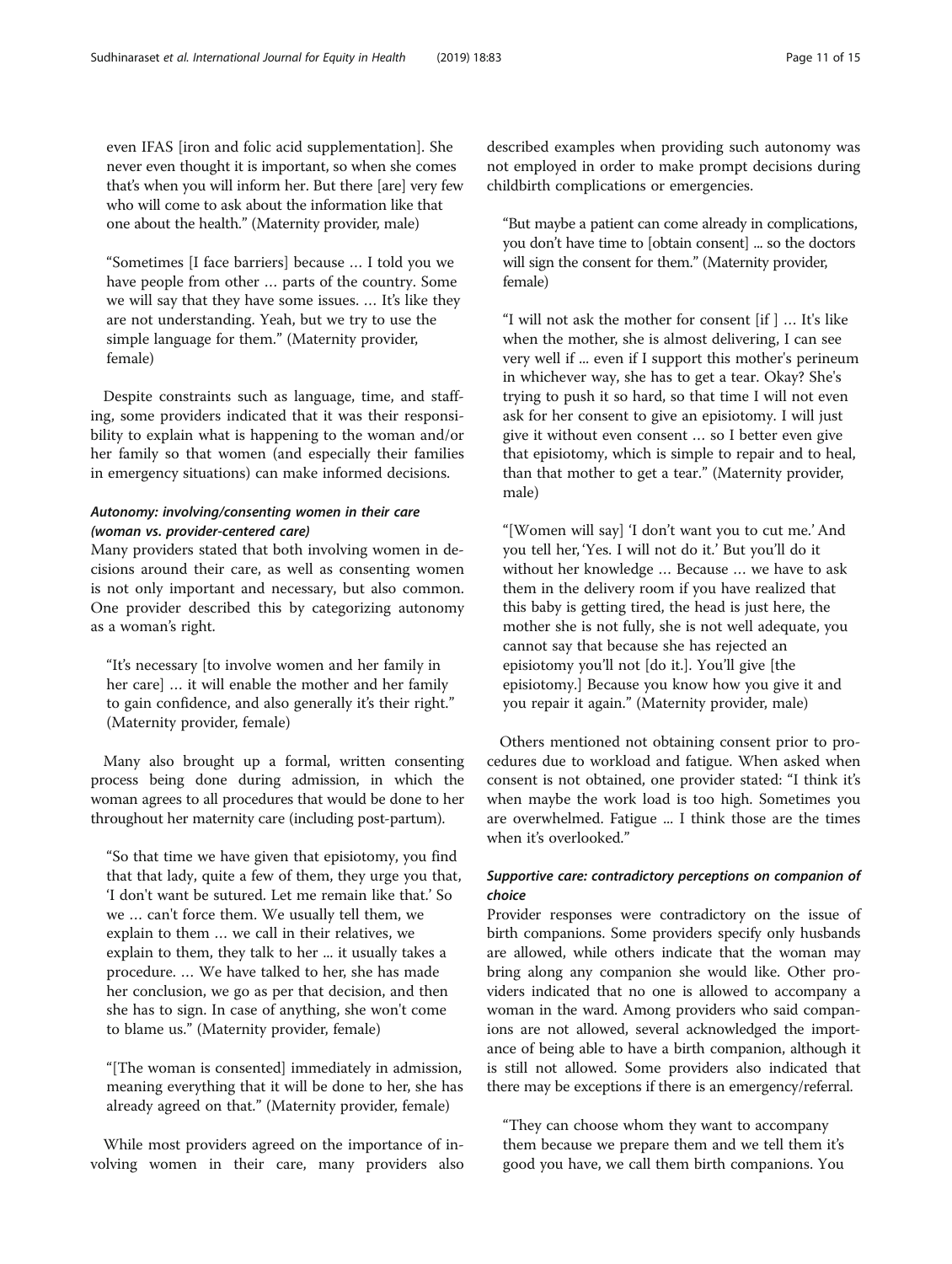have a birth companion, it can be a relative, it can be your spouse, it can be your friend. Yeah, so that one is acceptable depending with what the client chooses." (Maternity provider, female)

"Unless there is an issue and maybe that patient needs to be referred to another facility, or the doctor wants some information on the relatives, that's the time the relatives are allowed in maternity." (Maternity provider, female)

Among providers who responded that women are not allowed to bring a companion, some reflected that there was not enough space in the facility or that the other person could be a distraction, or may facilitate a non-cooperative experience between the woman and provider.

"Like I said we have so many … we admit so many patients such that while we allow them to have partners while giving birth, I think it would really be chaos. So despite the fact that it is important to have a partner, most of the time we discourage it. … I said this to reduce the congestion." (Maternity provider, female)

Several providers mentioned that others, especially husbands or other men, were not allowed on the ward due to privacy concerns. References to compromised privacy involved the woman herself, other women, or a combination of the two.

"Because you see they are naked. You know when it comes to … that accompaniment, that companionship, at least it needs somewhere there is some privacy, it's the mother and the companion, the two of them only. But in our set-up here you find that it's a big room, one mother is here, the other is there. And the husbands are there, you see, there is no confidentiality." (Maternity provider, female)

"They can be around, but not in the room because of the issue of privacy in the hospital. I would say they are not allowed but they are supposed to let the patient stay with … anybody they feel comfortable with, but you see maybe the policies, people have different policies. And again because of confidentiality, and privacy. So that is the reason why sometimes they are not allowed, but I feel the choice of the patient or the client is more important." (Maternity provider, female)

Providers frequently discussed that many women do not desire birth companions. This feedback was corroborated by findings from the survey in which 45% of respondents indicated not wanting someone of their choice with them during their childbirth.

## Health facility environment: challenges and perceptions

Most providers commented that the maternity wards were clean and that facilities were making concerted efforts to ensure cleanliness. Similar to the privacy issues described above, further probing of providers revealed that they did not perceive the facility to be 100% clean at all times. Providers acknowledged room for improvement, and all of them stressed the critical importance of cleanliness in the labor and postnatal wards for infection control purposes.

"You do this job because you love it, you want a clean place; you want to stay in a clean area and the patients to be in a clean area and the kids too. You know this is a place where there are children." (Support staff, female)

Providers repeatedly stated barriers to maintaining cleanliness included overcrowding, high patient volume, insufficient staff, and lack of space. A few providers additionally highlighted that the cleaning staff did not always fulfill their duties.

"If the staff who is allocated to do it, she or he is not doing it … water is there in plenty... So if the cleaner is not cooperative, the place can be a mess." (Maternity provider, female)

Providers additionally blamed women for lack of cleanliness in the washrooms/toilets with some proving to be more empathetic to the women than others.

"Because there are these mothers who would not be able to use the systems the way they are ... they are not conversant with the systems. Others they come from rural areas they are not aware of, so you find that that mess … it can just be improved by talking to the mothers. Telling them how to use them, to take care of their waste ... like others they can just remove the cotton they throw on the floor, others they go you know, pouring blood on the floor." (Maternity provider, female)

"It depends with how women are … she just does something to make you angry. When she comes and gets someone inside the toilet she just dumps her feces there even in the bathroom, and at that time she waits and says [we always hear them from over here] 'I'll just excrete here because there are cleaners.'" (Support staff, female)

## **Discussion**

Our findings suggest discordance between women and providers' perspectives in regards to person-centered care experiences. On average, a lower proportion of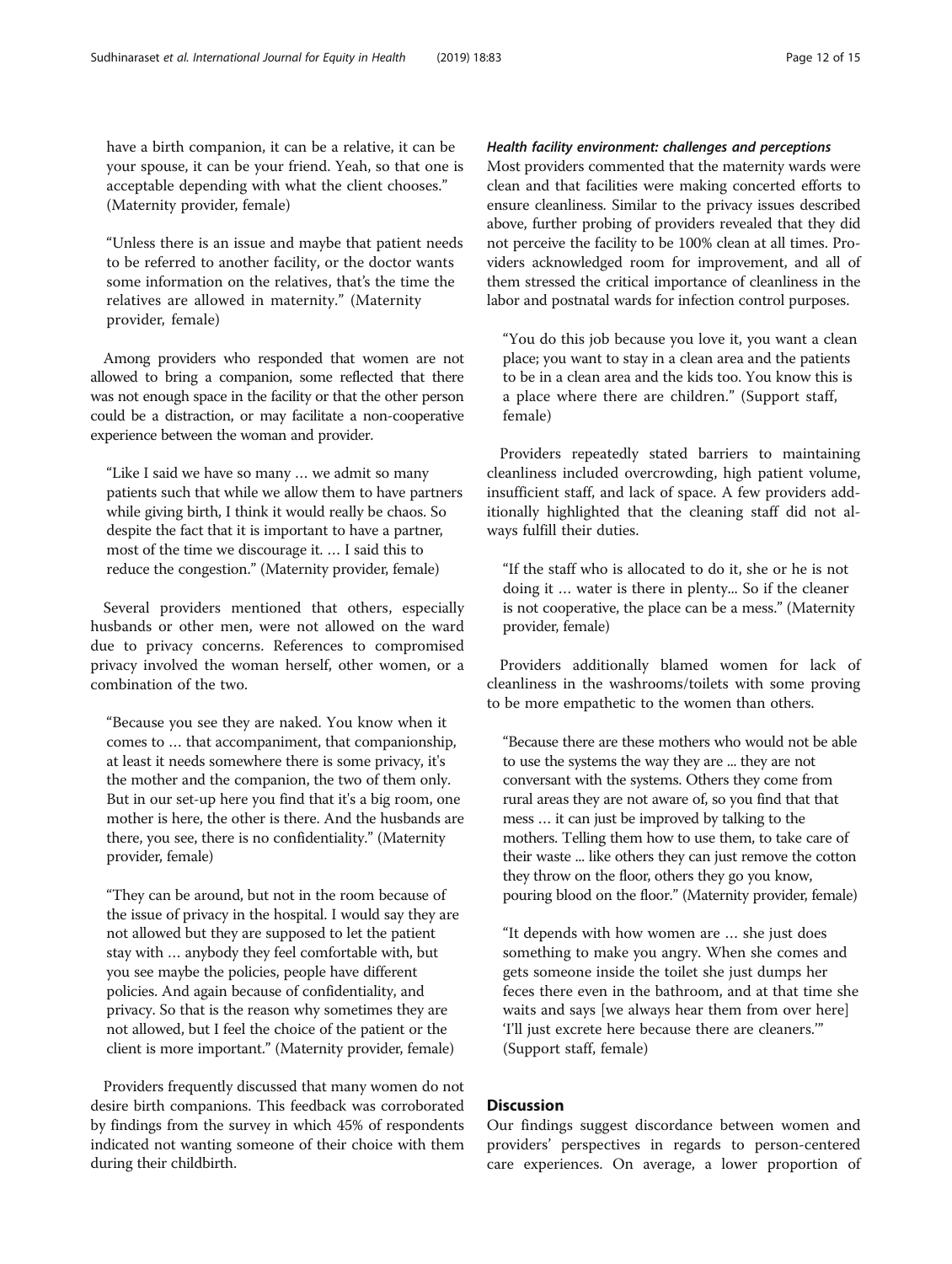women report higher levels of person-centered care compared to providers. This includes women reporting low respectful and dignified care, communication and autonomy, and supportive care. Using a mixed-methods approach, we identify two potential reasons that result in this divergence: 1) different understanding or interpretation of behaviors, and 2) different expectations, norms, or values of provider behaviors.

First, provider in-depth interviews shed light on potential scenarios in which providers may understand or interpret behaviors differently than women. A clear example is the different ways that women and providers view and understand the concept of consented compared to non-consented procedures. Quantitative results highlight that almost all providers indicate that they consent women most or all the time, compared to less than half of women who report this. Qualitative interviews suggest that providers may erroneously assume that consent at admission is consent for *all* procedures; therefore, during her care process, while women may not be perceiving that they are being asked permission for different procedures, providers may believe they have done their due diligence in consenting women at admission.

Second, different expectations, norms, or values of providers' responsibilities may lead to differential reporting of behaviors. For example, across many person-centered care domains, providers suggest that it is part of their job and responsibilities to behave in a certain way, including introducing themselves, explaining medicines, exams, and procedures. Thus, providers may already view these behaviors as part of their job responsibilities and therefore report that person-centered behaviors occur even if women do not view it similarly, or perhaps even if the behavior does not occur. In other instances, providers suggested that it was the woman's "right" for certain behaviors to occur, including consenting and privacy/confidentiality. If providers view these behaviors as a "woman's right" they may report these behaviors even if they do not occur in practice. As well, women may not understand underlying provider motivations, which may result in differences in reporting.

It is interesting to note where providers report lower levels of person-centered care in quantitative results. This includes provider reporting higher levels of physical and verbal abuse, lower likelihood of giving women their choice of position during labor, and health facility environment factors such as insufficient staff, crowded labor wards, and lack of water. Past research has suggested that providers justify physical and verbal abuse because their main job responsibility is to save the life of the mother and newborn [[13,](#page-14-0) [19\]](#page-14-0). Therefore, providers may be more likely to report these behaviors because they are able to justify why it occurs. At the same time, other studies have demonstrated that poor and less empowered women are less likely to report disrespect and abuse [\[20](#page-14-0)]. Scholars suggest that this is because poor women expect worse care and therefore do not report negative behaviors when they occur. Our study finds that women may be less likely to report physical and verbal abuse because they perceive it to be normal. It may also be easier for providers to note such abuses as opposed to women because they tend to occur during the second stage of labor, when women are less aware of provider behavior because of the overwhelming pain of childbirth. Moreover, popular press has exposed the high levels of disrespect and abuse in Kenya health facilities; providers, therefore, may be more willing to report that this actually occurs because of this exposure. Facility-level drivers of poor person-centered care included space constraints, which did not allow for privacy or a companion of choice. This is consistent with other studies in Kenya [[21](#page-14-0)].

There are two potential reasons that providers indicate lower levels of person-centered care in regards to health facility environment. First, it does not implicate the providers as many other person-centered care behaviors, and second, providers face significant health facility-related challenges, which may in turn compromise women's level of care. It is well documented that crowding, overburdened health systems, corruption in health facilities, and lack of human resources all contribute to mistreatment of women [\[1](#page-14-0)]. While women may not be aware of these structural challenges, providers are able to report these challenges with more accuracy.

Providers attributed poor person-centered care to both individual and facility/systemic factors. At the individual level, providers blamed women for poor person-centered care. They mentioned women overreacting to pain, not being prepared, or not knowing what to expect when they arrived at the health facility. Other providers discussed women not asking questions because their health literacy levels were low. If true, this could partially explain the differences between provider and woman viewpoints regarding being able to ask questions of providers: providers may be willing to answer questions, but if women are not equipped with health literacy to ask questions, they will not feel able to ask questions. However, other research with women in Kenya suggests that provider attitude is a key reason why some women do not ask questions, with women stating they don't feel able to ask questions because of fear of how the providers will respond [[21](#page-14-0)]. Research also suggests that higher levels of concordance of social characteristics, such as age, gender, educational level, and socioeconomic status, between patients and providers result in higher satisfaction with care [\[22](#page-14-0)]. Therefore, future studies should examine how social concordance in regards to education level and status may lead to greater levels of mutual understanding between patients and providers. In other instances, providers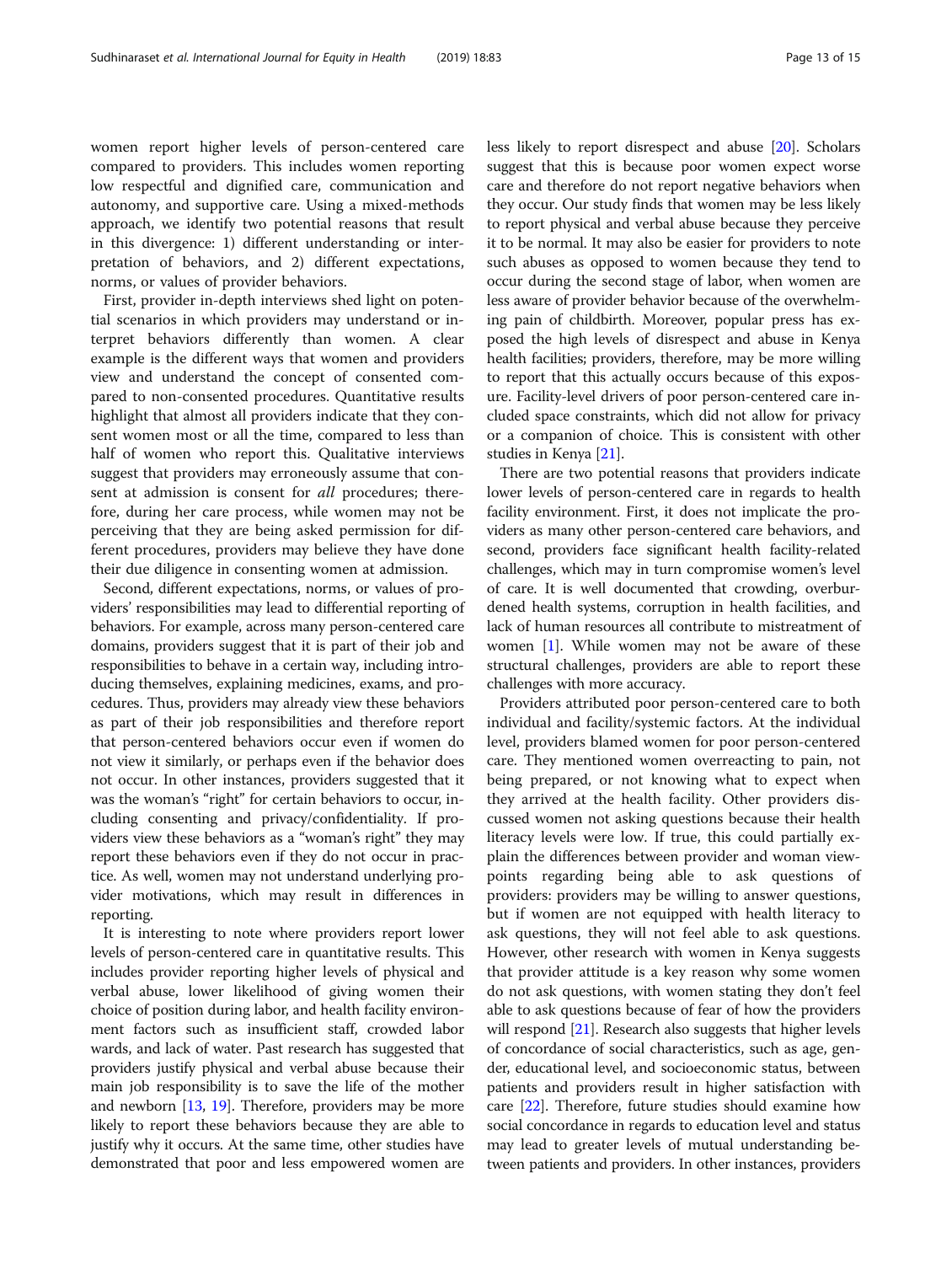suggested that abuse towards women was in reaction to women abusing providers. It is important for future studies to understand this bi-directional relationship.

This study has a number of limitations. First, the small sample of providers limits the generalizability of our findings and makes this study exploratory in nature. Consequently, we do not provide tests to assess statistical significance across women and providers. Future studies should assess person-centered care at a larger scale among providers. Second, while the person-centered care measures have been validated for use with women, they have not been validated for the provider population. Providers were asked about person-centered care behaviors in general; the questions were not centered on their own behaviors or on specific patient-provider events within a limited period. Thus, they could respond based on any encounter with any provider in any time period. Third, the differences in responses may be due to social desirability bias. Despite our emphasis in the consenting process that anything respondents shared will not be shared with their supervisors or be used to assess their performance, providers may be responding in a socially desirable manner given their employment at these facilities, and the need to project a positive image about the facility, their colleagues, and themselves. Similarly, we assured women that their responses would not be shared with the providers or affect their future care in any way, but women may be also responding in a socially desirable manner because they are answering questions at the facility. Additionally, women's perceptions of their birth experience within a few days of birth are influenced by their birth outcomes. One study found that approximately 20% of women reported some form of disrespect and abuse when they are at the health facility, but when they were re-interviewed at home, over 28% reported some form of abuse [\[2\]](#page-14-0).

Another potential limitation is that in some instances, facility staff helped researchers identify and recruit women who may be eligible to participate in the study. It is possible that providers identify women who they perceived as experiencing better care. We would expect that this would result in higher reports of positive person-centered care. Moreover, the data collection for providers and patients differed slightly by a few months; however, the research team recorded major events across the project life span that might impact quality improvement and no major changes occurred during this time. Lastly, health facilities were chosen as part of a larger quality improvement project. Therefore, these health facilities may be more motivated to improve their facilities than other government hospitals. Other hospitals, therefore, might report even higher levels of poor person-centered care and discordance in patient/provider responses. Despite these limitations, this study is unique in that we are able to compare

and contrast patient and provider perspectives related to care that women receive.

## Conclusions

This study goes beyond the qualitative explorations of disrespect and abuse with women and providers to quantitatively assessing differences in reports of PCMC, and then explores reasons for the high discordance from providers' perspectives. We find that most of the responsibility for the discordance lies with providers, the more powerful person in the patient-provider pair, and the one with more agency in their interaction. The findings provide four clear and actionable directions for improving quality of care for women. First, because of the high discordance between woman and provider perspectives, providers should be trained on examining women's needs and values, in addition to counseling women to be involved in their care. The PCMC scale may help providers understand behaviors that are most important for improving women's experiences during maternity care. Training on how to obtain permission and consent throughout the care process, as well as alternative ways of gaining patient cooperation that do not involve verbal or physical abuse, are also needed. Second, women should be counseled on their rights and what to expect during labor and childbirth. Additionally, women should be counseled on strategies for engaging with their providers. Lastly, ensuring adequate health systems factors such as the facility environment, human resources, and adequate provider training and support are critical to promoting a person-centered care approach.

#### Abbreviation

PCMC : Person-centered maternity care

#### Acknowledgements

We thank Emily Hall for contributing to data collection, survey questions and field guides. We would like to acknowledge Dominic Montagu, Nadia Diamond-Smith, and Beth Phillips for providing feedback to earlier drafts of this manuscript. We would like to thank Francesca Cameron and Deborah Wu for assistance with references and reviewing the manuscript.

#### Funding

This work is funded by the Bill and Melinda Gates Foundation. The funders had no role in the design of the study and collection, analysis, and interpretation of data and in writing the manuscript should be declared.

#### Availability of data and materials

The datasets generated and/or analysed during the current study are not publicly available due to additional ongoing analyses, but are available from the corresponding author on reasonable request.

#### Authors' contributions

MS conceived of the study, oversaw study design and survey questions, analyzed data, and led the writing of the manuscript. KG, GG, and PA analyzed data and contributed to the writing of the manuscript. All authors read and approved the final manuscript.

#### Ethics approval and consent to participate

Participants all provided written informed consent in a language of his or her preference (English, Swahili, or a mix of both) prior to administering any survey questions or interviews. All study documents were reviewed and